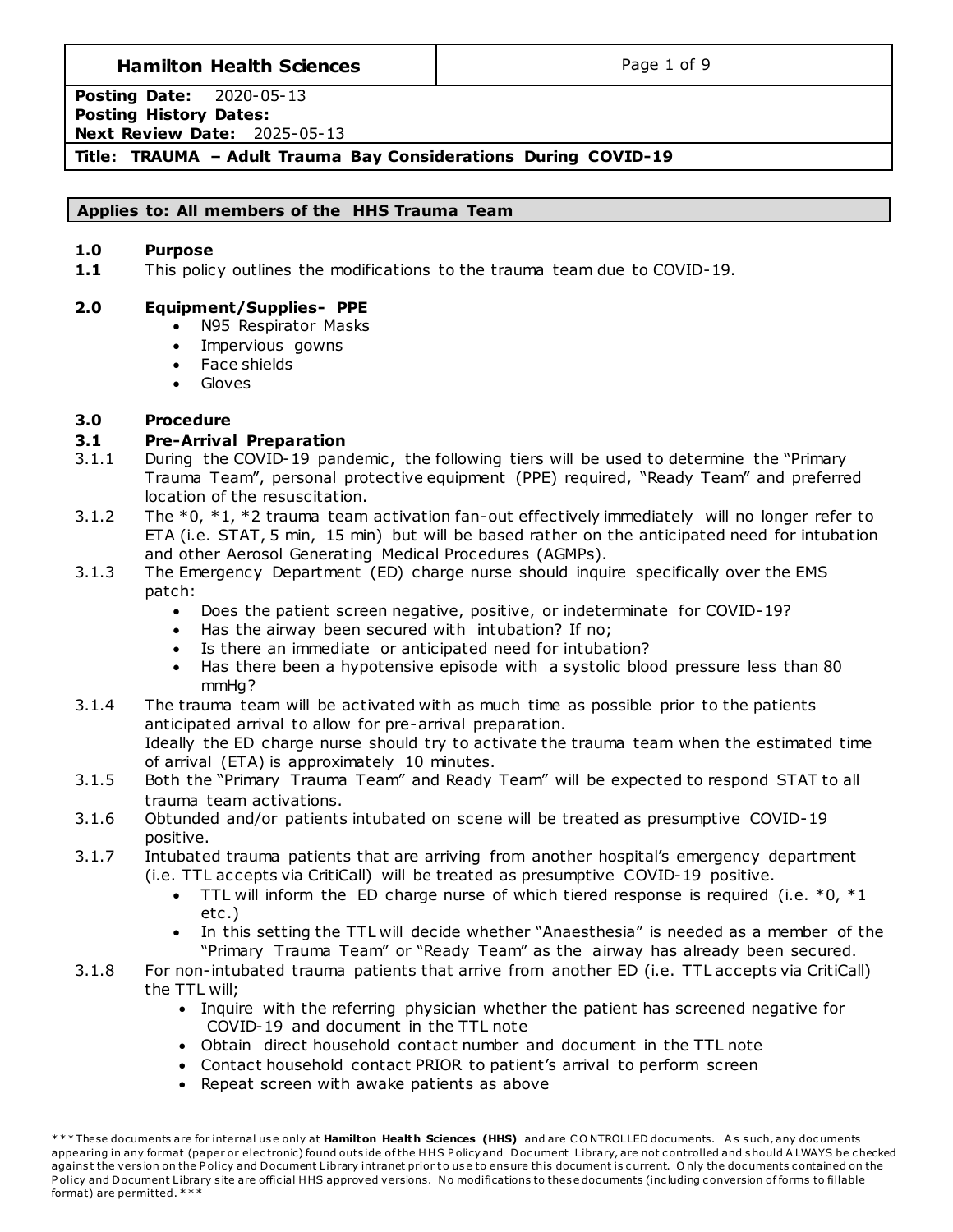**Hamilton Health Sciences**  $\qquad$  **Page 2 of 9** 

**Posting Date:** 2020-05-13 **Posting History Dates: Next Review Date:** 2025-05-13

**Title: TRAUMA – Adult Trauma Bay Considerations During COVID-19**

- 3.1.9 Only the Primary Trauma Team outlined in the table (see appendix should initially don PPE and enter the resuscitation area. Unless requested by the primary team, the "Ready Team" may not enter the resuscitation are. These individuals will wait outside in the hallway near the trauma bay entrance or in the trauma charting area.
- 3.1.10 Members of the "Primary Trauma Team" and "Ready Team" will include:
	- Trauma Team Leader (TTL)
	- General Surgery Resident
	- Anesthesia Resident
	- Orthopaedic Surgery Resident
	- Respiratory Therapist
	- Emergency Room Nurses x 2
	- X-ray tech
	- Nurse or Resident active as PPE Safety Officer
	- Chartine Nurse

**N.B.\*\*** Trauma surgeon on-call will now be included in the trauma fan out for all \*0 Trauma team Acitvations. Trauma surgeon is not expected to attend to the trauma in person but needs to call-in to inquire whether they are needed to attend to trauma.

- 3.1.11 Additional trauma scenarios requiring potential airborne precautions that should prompt either \*0 or \*1 activation will include:
	- Needle decompression in the field with no chest tube
	- Open pneumothorax or sucking chest wounds
	- Self-inflicted stab would/laceration to the neck
	- Gun shot wounds (GSWs) to head of neck.
- 3.1.12 Given t he elective surgery slow down, lead gowns should be available in the PPE Donning Station and should be worn by all "Primary Trauma Team" members under their PPE. Alternatively a lead glass shield should be kept in the trauma bay to minimize radiation exposure and effectively eliminate the need for "Primary team Members" to leave the trauma bay.
- 3.1.13 All other individuals (e.g. police, ED staff) must remain outside of the trauma by for the entirety of the resuscitation.
- 3.1.14 An available nurse or resident will act as the Safety Officer.
- 3.1.15 The safety officer will be positioned near the PPE Donning Station.

# **3.2 Initial Trauma Resuscitation**

- 3.2.1 Place ear-loop mask on a non-intubated patient as soon as safe from an airway perspective.
- 3.2.2 Mask conservation strategy is to be used. One mask during patient's entire resuscitation (unless contaminated).
- 3.2.3 **No** auscultation is to be performed unless the patient is hypoxic (oxygen saturation less than 90% on 5L by nasal prongs **and is** absolutely necessary.
	- If auscultation performed, a single use (non-personal) stethoscope will be used
	- Be extremely careful not to disrupt PPE or touch face when using disposable stethoscope
- 3.2.4 FAST ultrasound should be limited to those who it will immediately impact management (hemodynamically abnormal patients without an immediate indication for operation). FAST should not be used if the patient will undergo a CT scan.

# **3.3 Procedures in the Trauma Bay**

3.3.1 PPE w ill be worn for all patients undergoing AGMPs according to the HHS PPE during AGMP Protocol.

<sup>\*\*\*</sup> These documents are for internal use only at Hamilton Health Sciences (HHS) and are CONTROLLED documents. As such, any documents appearing in any format (paper or electronic) found outside of the HHS Policy and Document Library, are not controlled and should A LWAYS be checked against the version on the Policy and Document Library intranet prior to use to ensure this document is current. Only the documents contained on the Policy and Document Library site are official HHS approved versions. No modifications to these documents (including conversion of forms to fillable format) are permitted. \* \* \*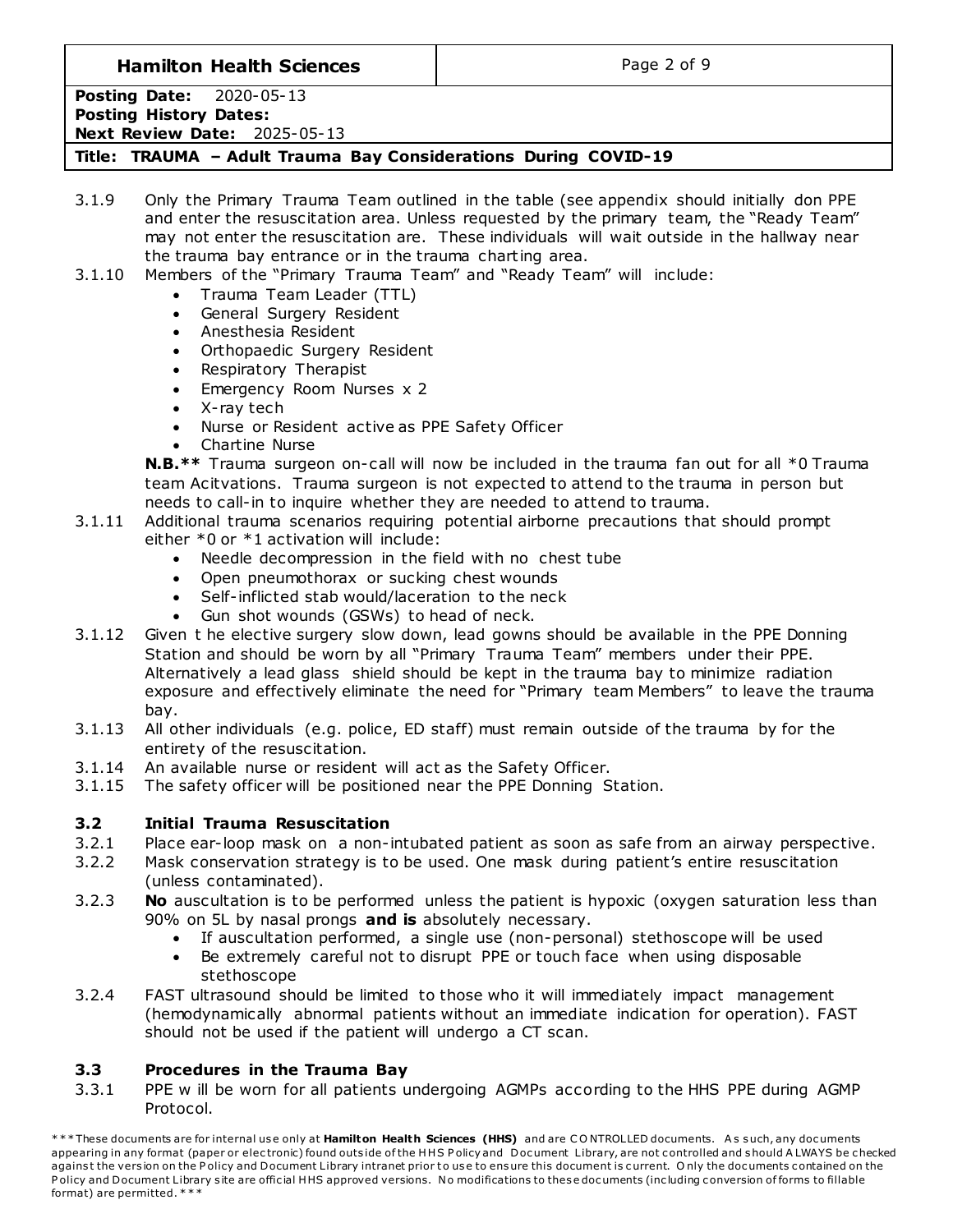## **Hamilton Health Sciences**  $\qquad$  **Page 3 of 9**

**Posting Date:** 2020-05-13 **Posting History Dates: Next Review Date:** 2025-05-13

**Title: TRAUMA – Adult Trauma Bay Considerations During COVID-19**

3.3.2 Specifically for trauma resuscitations, AGMPs will also include:

- Any chest tube insertions
- ED Thoracotomies
- Emergency surgical airway
- 3.3.3 ED Thoracotomies should be limited to those patients with isolated penetrating injury to the chest and have signs of life or evidence of cardiac motion or hemopericardium on ultrasound.

3.3.4 Pre-prepared chest tube bundles should be created and kept in a plastic bag in the trauma bay to minimize contamination when searching for supplies. These bundles should include:

- Chest tube tray
- **Scalpel**
- 0-sild suture x 2
- Chlorhexidine or Proviodine prep
- 10ml syringe
- Blunt tipped needle
- Injection needle
- Atrium chest drain
- 28 or 32 Fr. Chest tube

## **3.4 Unanticipated need for AGMP during a non-AGMP resuscitation**

3.4.1 Ina situation where there becomes an unanticipated need for an emergent/urgent intubation during an non-AGMP resuscitation (\*2):

- The most senior anesthesia resident (or most experienced person in airway management ) on the "Ready Team" will don N95 respirator, gown, gloves, face shield
- They will entre the trauma bay and temporarily support the airway
- All of the "Primary Trauma Team" will leave the trauma bay and doff any droplet PPE
- The TTL, RT, Trauma fellow/resident, and nurse will don N95 respirator, gown, gloves, face shield and re-entre the trauma bay
- Intubation will be performed in accordance with HHS PERI Anesthesia [Recommendations for Airway Management of Patients with Suspected or Confirmed](http://policy.hhsc.ca/Site_Published/hhsc/document_render.aspx?documentRender.IdType=6&documentRender.GenericField=&documentRender.Id=99706)   $COVID - 19$  $COVID - 19$

# **4.0 Roles and Responsibilities**

# **4.1 Trauma Team Leader (TTL):**

- 4.1.1 Prior to the patient arrival the TTL will:
	- Gather the team and complete the pre-briefing checklist
	- Decide if a staff anaesthesiologist will immediately be needed as part or primary team or for anticipated difficult airways, as second anesthetist
	- Huddle with anaesthesia and RT regarding airway management
	- Ensure only primary team assembles and dons PPE
- 4.1.2 During the resuscitation:
	- Reassess whether any additional team member is required to join primary team of can leave the resuscitation area (e.g. RT)
- 4.1.3 At the end of the resuscitation:
	- Completes patient screening
	- Designate which staff is required to transport patient
	- Oversee appropriate patient transport
- 4.1.4 At all times:
	- Be mindful of PPE donning and doffing of the team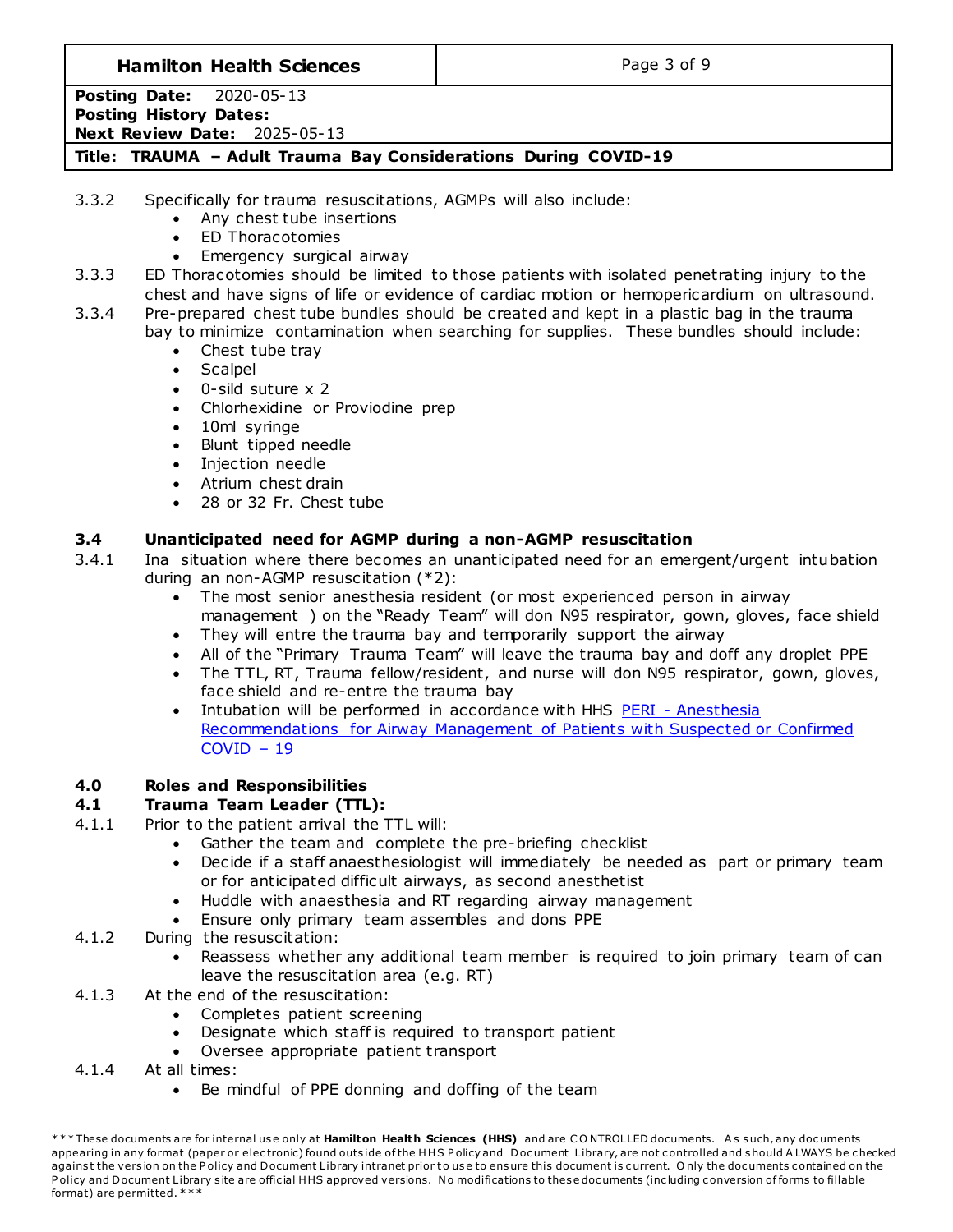## **Hamilton Health Sciences**  $\qquad$  **Page 4 of 9**

**Posting Date:** 2020-05-13 **Posting History Dates: Next Review Date:** 2025-05-13

# **Title: TRAUMA – Adult Trauma Bay Considerations During COVID-19**

### **4.2 The Safety Officer:**

- 4.2.1 Oversee PPE donning and doffing for all tam members entering and exiting the resuscitation area.
- 4.2.2 Access to the resuscitation area and trauma bay per the policy points above.
- 4.2.3 Act as a runner for additional equipment required.

### **4.3 The Charge Nurse:**

- 4.3.1 Maintain a log of individuals entering the resuscitation area (required if a patient screens positive post-resuscitation).
- 4.3.2. Will scribe everyone's name in the trauma assessment record in order to limit contact with the paper record.
- 4.3.3 Will write at the top of the trauma assessment record "COVID-19 Modified Trauma Activation".

### **4.4 The Respiratory Therapist:**

4.4.1 Ensure intubation equipment for  $*0$  and  $*1$  patients is prepared. Intubation will be performed in accordance with PERI - Anesthesia Recommendations for Airway Management of [Patients with Suspected or Confirmed COVID](http://policy.hhsc.ca/Site_Published/hhsc/document_render.aspx?documentRender.IdType=6&documentRender.GenericField=&documentRender.Id=100030) – 19.

### **5.0 Transport**

### **5.1 For trauma patients who are presumed positive or confirmed ositive for COVID-10 and non intubated being transported to Diagnostic Imaging/CT:**

5.1.1. The transport team will consist of two teams

Team A:

- TTL and circulating nurse who will lead the transport
- May be comprised of additional members depending on the patient's condition to facilitate safe transport
- As a minimum team A should consist of the TTL and circulating nurse

#### Team B:

- Two additional team members of the "Primary Trauma Team" who will assist with opening doors and log roll
- 5.1.2 The following sequence should be performed to ensure appropriate PPE: Team A:
	- Doff gown and gloves in the trauma bay
	- Remove lead
	- Keep on N(% masks and face shields
	- Don new gown and gloves outside of trauma bay

Team B:

Doff all PPE except for face shield and mask

- 5.1.3 Security (or an individual who is not a member of the transport team) will ensure hallways are clear of obstacles or persons prior to the patient leaving the trauma bay.
- 5.1.4 Charting nurse or resident will call CT tech (ext. 46948) to confirm that the CT scan is ready and confirm which CT scan will be used.
- 5.1.5 Team B will open doors for team A during transport.
- 5.1.6 Team B dons gowns and gloves outside of CT and join team A in CT room.
- 5.1.7 Patient is transferred to CT scanner table.
- 5.1.8 Team A and team B doff gown and gloves in CT room and enter control room retaining face shield and masks.
- 5.1.9 Team A and team B don gown and gloves outside of CT and complete patent transfer off CT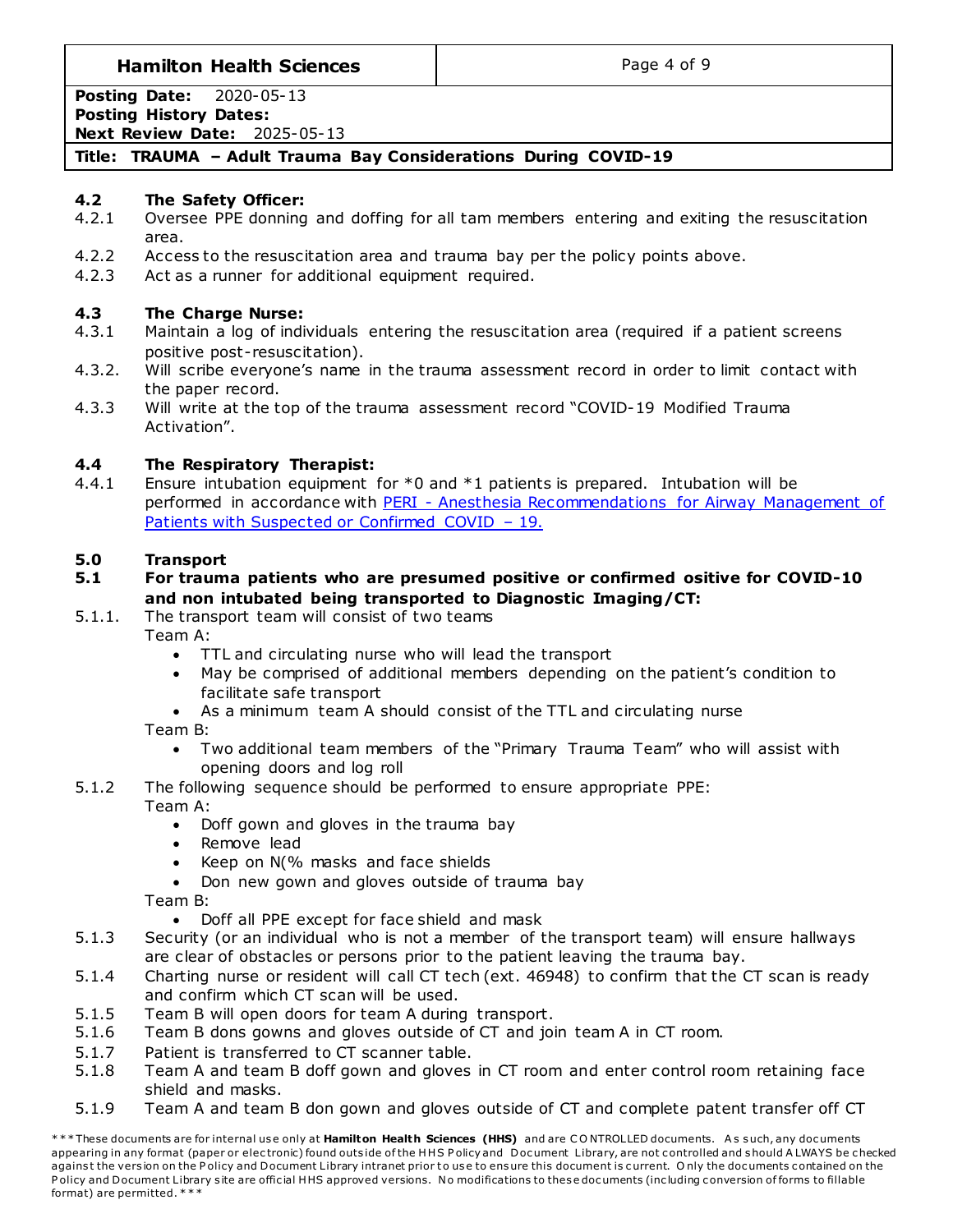**Hamilton Health Sciences**  $\qquad$  **Page 5 of 9** 

**Posting Date:** 2020-05-13 **Posting History Dates: Next Review Date:** 2025-05-13

# **Title: TRAUMA – Adult Trauma Bay Considerations During COVID-19**

scanner table.

- 5.1.10 Team A retain PPE for transport.
- 5.1.11 Team B doff gown and gloves in CT room but keep N95 masks and face shield then open doors for the team during transport.
- 5.1.12 Team B does not take the same elevator.
- 5.1.13 Team A and team B doff PPE at destination.
- **5.2 Transport of the intubated trauma patient to CT scan who is a person under investigation (PUI) or positive COVID-19**
- 5.2.1 Transport of the intubated trauma patient should be performed in accordance with  $IC -$ [Transportation of Patients Within or Between Healthcare Facilities of Who are Suspected or](http://policy.hhsc.ca/Site_Published/hhsc/document_render.aspx?documentRender.IdType=6&documentRender.GenericField=&documentRender.Id=100007)  [Confirmed COVID-19.](http://policy.hhsc.ca/Site_Published/hhsc/document_render.aspx?documentRender.IdType=6&documentRender.GenericField=&documentRender.Id=100007)
- 5.2.2 Sedate/paralyze patients for transport to minimize the possibility of tube disconnect.
- 5.2.3 Specifically, for trauma patients who are PUI or confirmed positive for COVID-19 and intubated being transported to CT scan.
- 5.2.4 The transport team will consist of two teams.

Team A:

- TTL and circulating nurse who will lead the transport
- Team a may be comprised of additional members depending on the patient's condition to facilitate safe transport.
- As a minimum team A should consist of the TTE and circulating nurse.

Team B:

- Trauma fellow or resident and RT responsible for patient's airway
- 5.2.5 The following sequence should be performed to ensure appropriate PPE:
	- Team A and B:
		- o Doff gown and gloves in the trauma bay.
		- o Remove lead.
		- o Keep on N95 masks and face shields.
		- o Don new gown and gloves outside of trauma bay.
	- TTL pushes stretcher.
	- RT pushes ventilator.
	- Security (or an individual who is not a member of the transport team) will ensure hallways are clear of obstacles or persons prior to the patient leaving the trauma bay.
	- Charting nurse or resident will call CT tech (ext. 46948) to confirm that the CT scan is ready and which CT scan will be used.
	- Charting nurse will open doors for Team A and B.
	- Charting nurse does not enter CT and does not require PPE.
	- Team A and B transfer patient to CT scanner table.
	- Team A and B doff gown and gloves in the CT room and enter control room keeping on N95 masks and face shields.
	- Team and B don gown and gloves outside of CT and complete patient transfer off CT scanner table.
	- Team A and B retain PPE for transport.
	- Charting nurse opens doors but does not take the same elevator.
	- Tam A and B doff PPE at destination.

# **5.3 Transport of the non-intubated trauma patient for priority 1 trauma**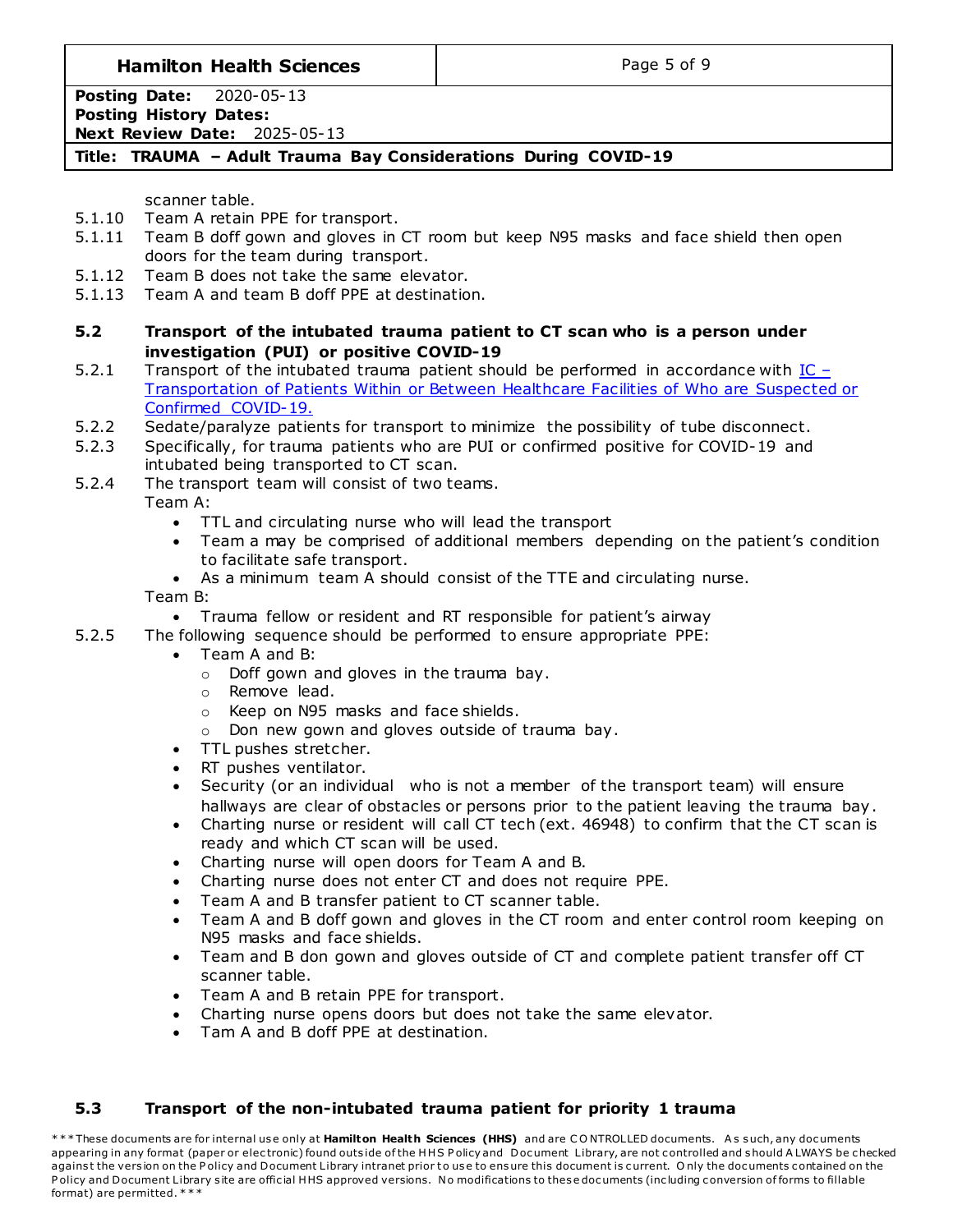**Hamilton Health Sciences**  $\qquad$  **Page 6 of 9** 

**Posting Date:** 2020-05-13 **Posting History Dates: Next Review Date:** 2025-05-13

# **Title: TRAUMA – Adult Trauma Bay Considerations During COVID-19**

# **laparotomy/thoracotomy who is PUI or confirmed COVID-19**

- 5.3.1 For non-intubated trauma patients s ho are presumed positive or confirmed positive for COVID-19 and being transported to the operating room:
	- Place ear loop mask on a non-intubated patient as soon as safe from an airway perspective

5.3.2 The transport team will consist of two teams.

Team A:

- TTL and circulating nurse who will led the transport.
- Team A may be comprised of additional members depending on the patient's condition to facilitate safe transport.
- As a minimum team A should considt of the TTL and circulating nurse.

Team B:

- Two additional team members of the "Primary Trauma Team" who will assist with opening doors.
- 5.3.3 The following sequence should be performed to ensure appropriate PPE.
	- Team A:
		- o Doff gown and gloves in the trauma bay.
		- o Remove lead.
		- o Keep on N95 masks and face shields.
		- o Don new gown and gloves outside of trauma bay.
	- Team B:
		- o Doff all PPE except for face shield and mask.
	- Security (or an individual who is not a member of the transport team) will ensure that hallways are clear of obstacles or people and securing the elevator and have ready for transport.
	- Charting nurse or resident will call the Operating Room (OR) (ext. 46277) to confirm that the OR is ready and transport can begin.
	- Team B will open doors for team A during transport.
	- Team B does not take the same elevator.
	- Team A and team B doff PPE at destination.

### **5.4 Transport of the intubated trauma patient for priority 1 trauma laparotomy/thoracotomy who is PUI or confirmed COVID-19**

- 5.4.1 Transport of the intubated trauma patient should be performed in accordance with  $IC -$ [Transportation of Patients Within or Between Healthcare Facilities of Who are Suspected or](http://policy.hhsc.ca/Site_Published/hhsc/document_render.aspx?documentRender.IdType=6&documentRender.GenericField=&documentRender.Id=100007)  [Confirmed COVID-19.](http://policy.hhsc.ca/Site_Published/hhsc/document_render.aspx?documentRender.IdType=6&documentRender.GenericField=&documentRender.Id=100007)
- 5.4.2 Sedate/paralyze the patient for transport to minimize the possicility of tube disconnect.
- 5.4.3 Specifically for intubated trauma patients who are PUI or confirmed positive for COVID-19 being transported to the OR.

Team A:

- TTL and circulating nurse who will lead the transport.
- Team A may be comprised of additional members depending on the patient's condition to facilitate safe transport.
- As a minimum team A should consist of the TTL and circulating nurse.

Team B:

- Trauma fellow or resident
- RT (responsible to patient's airway)
- 5.4.4 The following sequence should be performed to ensure appropriate PPE. Team A and B:

<sup>\*\*\*</sup> These documents are for internal use only at Hamilton Health Sciences (HHS) and are CONTROLLED documents. As such, any documents appearing in any format (paper or electronic) found outside of the HHS Policy and Document Library, are not controlled and should A LWAYS be checked against the version on the Policy and Document Library intranet prior to use to ensure this document is current. Only the documents contained on the Policy and Document Library site are official HHS approved versions. No modifications to these documents (including conversion of forms to fillable format) are permitted. \* \* \*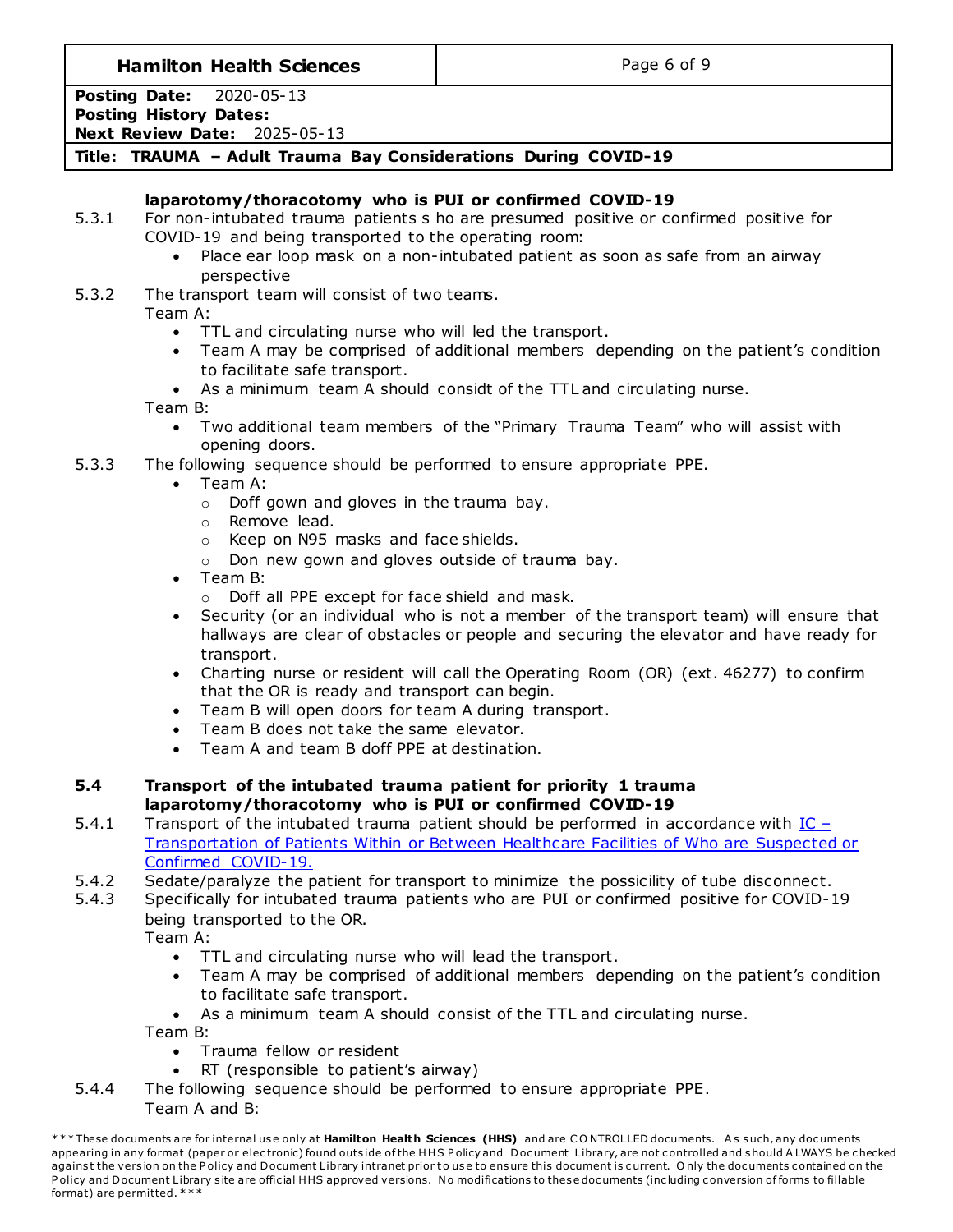## **Hamilton Health Sciences**  $\qquad$  **Page 7 of 9**

**Posting Date:** 2020-05-13 **Posting History Dates: Next Review Date:** 2025-05-13

### **Title: TRAUMA – Adult Trauma Bay Considerations During COVID-19**

- Doff gown and gloves in the trauma bay.
- Remove lead.
- Keep on N95 masks and face shields.
- Don new gown and gloves outside of trauma bay.
- TTL pushed stretcher.
- RT pushed ventilator.
- Security (or an individual who is not a member of the transport team) will ensure hallways are clear of obstacles and people, and secure elevator and ready for transport.
- Charting nurse or resident will call OR (ext. 46277)and confirm that the OR is ready and transport can begin.
- Charting nurse will open doors for team A and B.
- Charting nurse does not take the same elevator.
- Charting nurse does not require PPE.
- Team A and B doff PPE at destination.

### **6.0 Cross References**

TRAUMA - [GENERAL Site Emergency Department -](http://policy.hhsc.ca/Site_Published/hhsc/document_render.aspx?documentRender.IdType=6&documentRender.GenericField=&documentRender.Id=98771) Trauma Team Activation Guidelines IC - [Coronavirus Infectious Disease \(COVID-19\) Surveillance and Management of](http://policy.hhsc.ca/Site_Published/hhsc/document_render.aspx?documentRender.IdType=6&documentRender.GenericField=&documentRender.Id=99858) IC – [Transportation of Patients Within or Between Healthcare Facilities of Who are Suspected](http://policy.hhsc.ca/Site_Published/hhsc/document_render.aspx?documentRender.IdType=6&documentRender.GenericField=&documentRender.Id=99648)  [or Confirmed COVID-19](http://policy.hhsc.ca/Site_Published/hhsc/document_render.aspx?documentRender.IdType=6&documentRender.GenericField=&documentRender.Id=99648) PERI - [Anesthaesia Recommendations for Airway Management of Patients with Suspected](http://policy.hhsc.ca/Site_Published/hhsc/document_render.aspx?documentRender.IdType=6&documentRender.GenericField=&documentRender.Id=99706) or [Confirmed COVID](http://policy.hhsc.ca/Site_Published/hhsc/document_render.aspx?documentRender.IdType=6&documentRender.GenericField=&documentRender.Id=99706) – 19

### **10.0 Developed By**

Surgeon in Chief Department of Anaesthesia Trauma Team

#### **11.0 In Consultation With**

Infection Prevention and Control COVID-19 SME group

### **12.0 Approved By**

COVID-19 Corporate Command Centre

#### **13.0 Appendices**

[Modified Trauma Team Response during Covid-19 Pandemic .](#page-7-0)

| <b>Keyword</b> | COVID-19, covid, coronavirus, trauma team, trauma bay |
|----------------|-------------------------------------------------------|
| Assignment     |                                                       |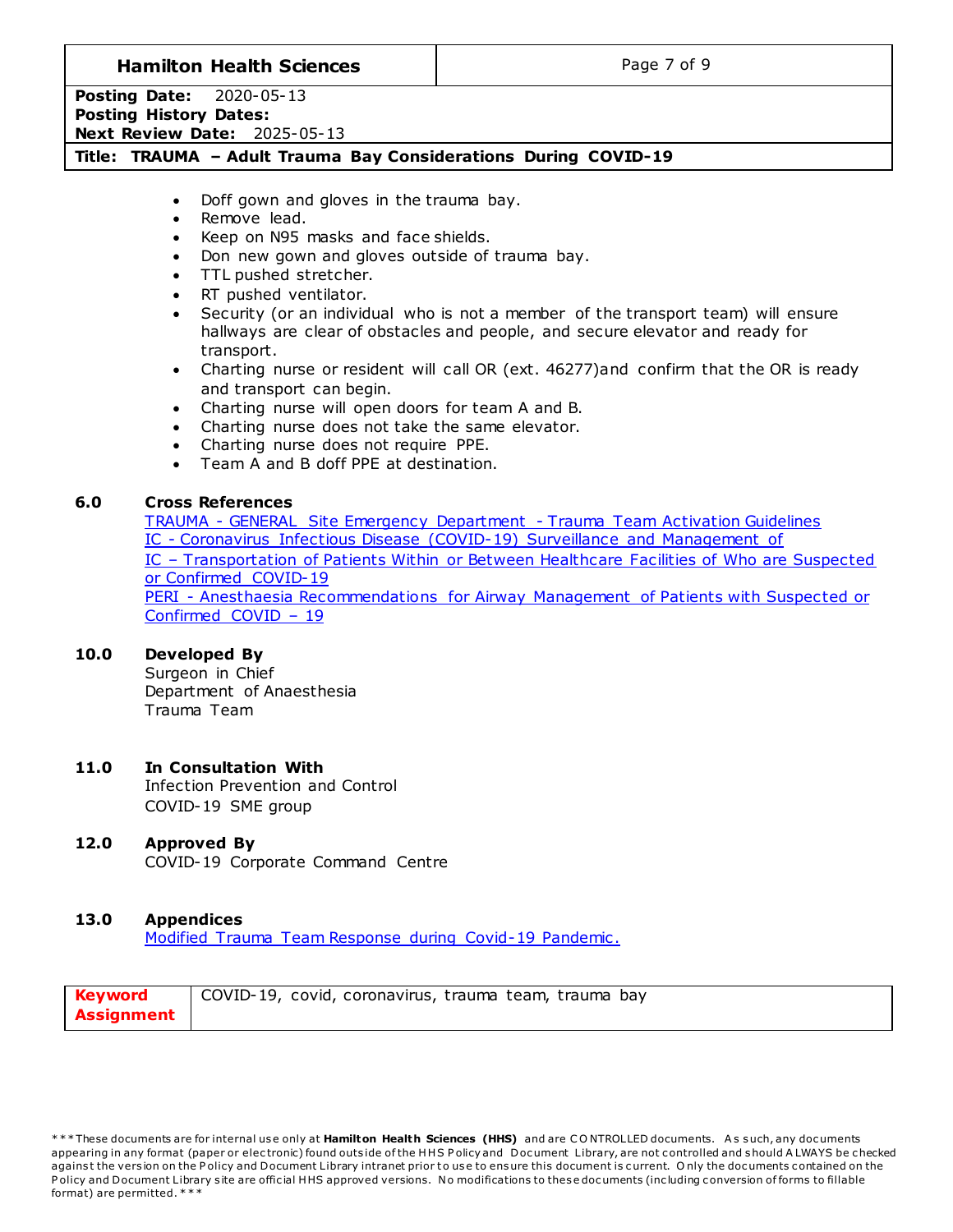# **Hamilton Health Sciences Page 8 of 9**

**Posting Date:** 2020-05-13 **Posting History Dates: Next Review Date:** 2025-05-13

<span id="page-7-0"></span>**Title: TRAUMA – Adult Trauma Bay Considerations During COVID-19**

# **Modified Trauma Team response During COVID-19 Pandemic**

| $\overline{\bullet}$ | <b>Description</b><br>Patient with high<br>likelihood of<br>requiring intubation<br>AND urgent<br>resuscitation (e.g.<br>prehospital cardiac | <b>Primary Trauma</b><br>Team (in<br>resuscitation<br>area)<br><b>TTL</b><br>$\bullet$<br>Trauma Fellow or<br>Resident<br>Most senior<br>$\bullet$<br>anaesthesia<br>resident                                                                                         | PPE (for<br><b>ALL</b><br><b>Primary</b><br><b>Trauma</b><br>Team)<br><b>Airborne</b><br>Precautions:<br>N95<br>$\bullet$<br>Face<br>shield<br>Impervio | "Ready Team"<br>(not in<br>resuscitation<br>area/not in<br>PPE)<br>Other<br>$\bullet$<br>available GS<br>resident(s)<br>Anaesthesia<br>$\bullet$<br>backup<br>Charting<br>$\bullet$                                                  | <b>Preferred</b><br><b>location</b><br>Trauma<br>Bay 3 or 4 |
|----------------------|----------------------------------------------------------------------------------------------------------------------------------------------|-----------------------------------------------------------------------------------------------------------------------------------------------------------------------------------------------------------------------------------------------------------------------|---------------------------------------------------------------------------------------------------------------------------------------------------------|--------------------------------------------------------------------------------------------------------------------------------------------------------------------------------------------------------------------------------------|-------------------------------------------------------------|
|                      | arrest or prehospital<br>BP less than 80)                                                                                                    | available in<br>hospital<br>Most senior<br>$\bullet$<br>General Surgery<br>(GS) resident<br>available in<br>hospital<br>Most senior<br>$\bullet$<br>Orthopaedic<br>surgery resident<br>available in<br>hospital<br>Nurse $x$ 2<br>$\bullet$<br><b>RT</b><br>$\bullet$ | us<br>gowns<br>Gloves                                                                                                                                   | nurse<br>EA<br>$\bullet$<br>CT Triage<br>$\bullet$<br>(during<br>daytime)<br>X-ray tech<br>٠                                                                                                                                         |                                                             |
| $*1$                 | Patient with high<br>likelihood of<br>requiring intubation<br>but hemodynamically<br>normal (e.g.<br>prehospital hypoxia<br>or less than 6)  | <b>TTL</b><br>$\bullet$<br>Trauma Fellow or<br>$\bullet$<br>Resident<br>Most senior<br>$\bullet$<br>anaesthesia<br>resident<br>available in<br>hospital<br>Most senior GS<br>$\bullet$<br>resident<br>available in<br>hospital<br>Nurse<br>$\bullet$<br><b>RT</b>     | <b>Airborne</b><br>Precautions:<br>N95<br>$\bullet$<br>Face<br>shield<br>Impervio<br>$\bullet$<br><b>us</b><br>gowns<br>Gloves                          | Other<br>$\bullet$<br>available GS<br>resident(s)<br>Anaesthesia<br>$\bullet$<br>backup<br>Orthopaedic<br>$\bullet$<br>surgery<br>resident<br>Charting<br>nurse<br>EA<br>CT Triage<br>$\bullet$<br>(during<br>daytime)<br>X-ray tech | Trauma<br>Bay 3 or 4                                        |